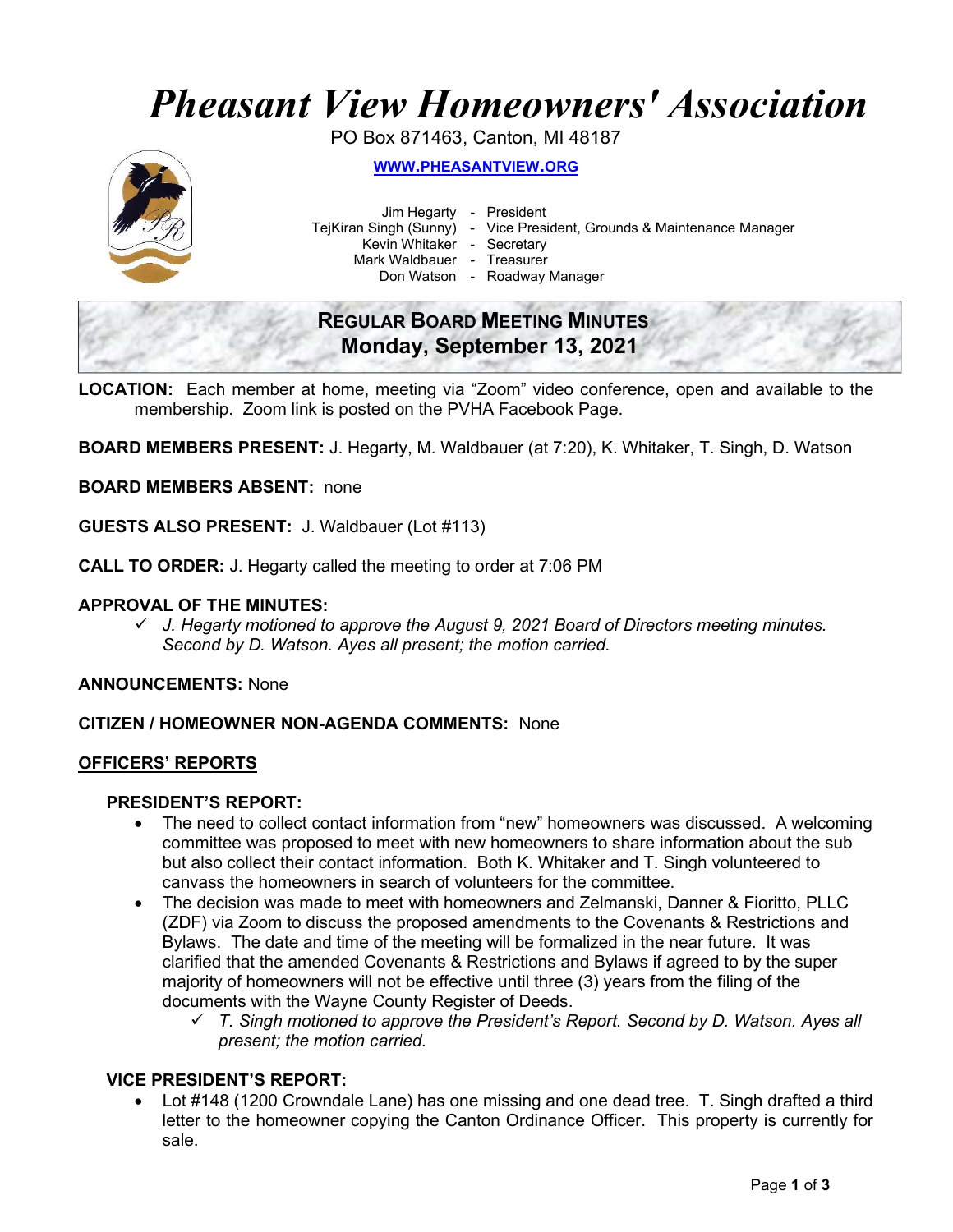- Lot # 26 (46091 Windridge Lane) also has two trees missing along the curb. T. Singh drafted a second letter to the homeowner copying the Canton Ordinance Officer.
- Lot #70 (46207 Overhill Lane) has raised a concern that a neighbor's vegetable garden is encroaching on their property. T. Singh and J. Hegarty will investigate and provide suggestions/guidance to the homeowner.
- Garbage cans must be hidden from the street view of ALL homes. Several homes are continually storing their cans within view. T. Singh to draft a Facebook reminder to be sent notifying ALL homeowners of that requirement.
	- $\checkmark$  J. Hegarty motioned to approve the Vice President's Report. Second by D. Watson. Ayes all board members present; the motion carried.

#### SECRETARY'S REPORT:

Nothing to report.

#### TREASURER'S REPORT:

- Lot # 156 (1424 Crowndale Lane) 2021 Annual Assessment remains unpaid. A lien has been applied and the home remains for sale.
	- $\checkmark$  J. Hegarty motioned to approve the Treasurer's Report. Second by T. Singh. Ayes all board members present; the motion carried.

#### DIRECTOR and COMMITTEE REPORTS

#### ROADWAY MANAGER'S REPORT:

- The decision was made to not replace the aged subdivision irrigation in its entirety, but to replace parts only on an "as needed" basis. We may look to replace the system controllers. Our sister subs have made this upgrade.
- D. Watson will be procuring quotes for our 2021/2022 snow removal. The incumbent (Seasonal Property Management) will first be asked to quote. They have serviced the sub the last two winters.
- The next PRRMA meeting is tentatively scheduled for September 20<sup>th</sup>. Sidewalk repairs and timing will be discussed.
- D. Watson to have Terry Lewiston and Oakley to quote the tree trimming and weed spraying of the Beck berm trees. The 2021 Budget contains \$1,500 for berm maintenance.

#### ARCHITECTURAL REVIEW COMMITTEE (ARC):

Request for Landscaping improvements for 45972 Windridge, Lot 18, were APPROVED

#### SUBDIVISION COMMUNICATION COORDINATOR'S REPORT:

- J. Waldbauer to produce an email blast announcing the following:
	- $\circ$  Homeowners meeting with ZDF to review the amended documents (date needed for the meeting)
	- o Canton Fireworks
	- o Trash/Yard waste pick days
	- $\circ$  Sidewalk repair timing
	- o Garbage can storage (consistent with current Covenants and Restrictions)
	- o Welcoming committee request for volunteers
- The Board will pursue a its own Zoom subscription for \$13.50/month

#### OLD BUSINESS:

• Nothing to report.

#### NEW BUSINESS:

• Nothing to report.